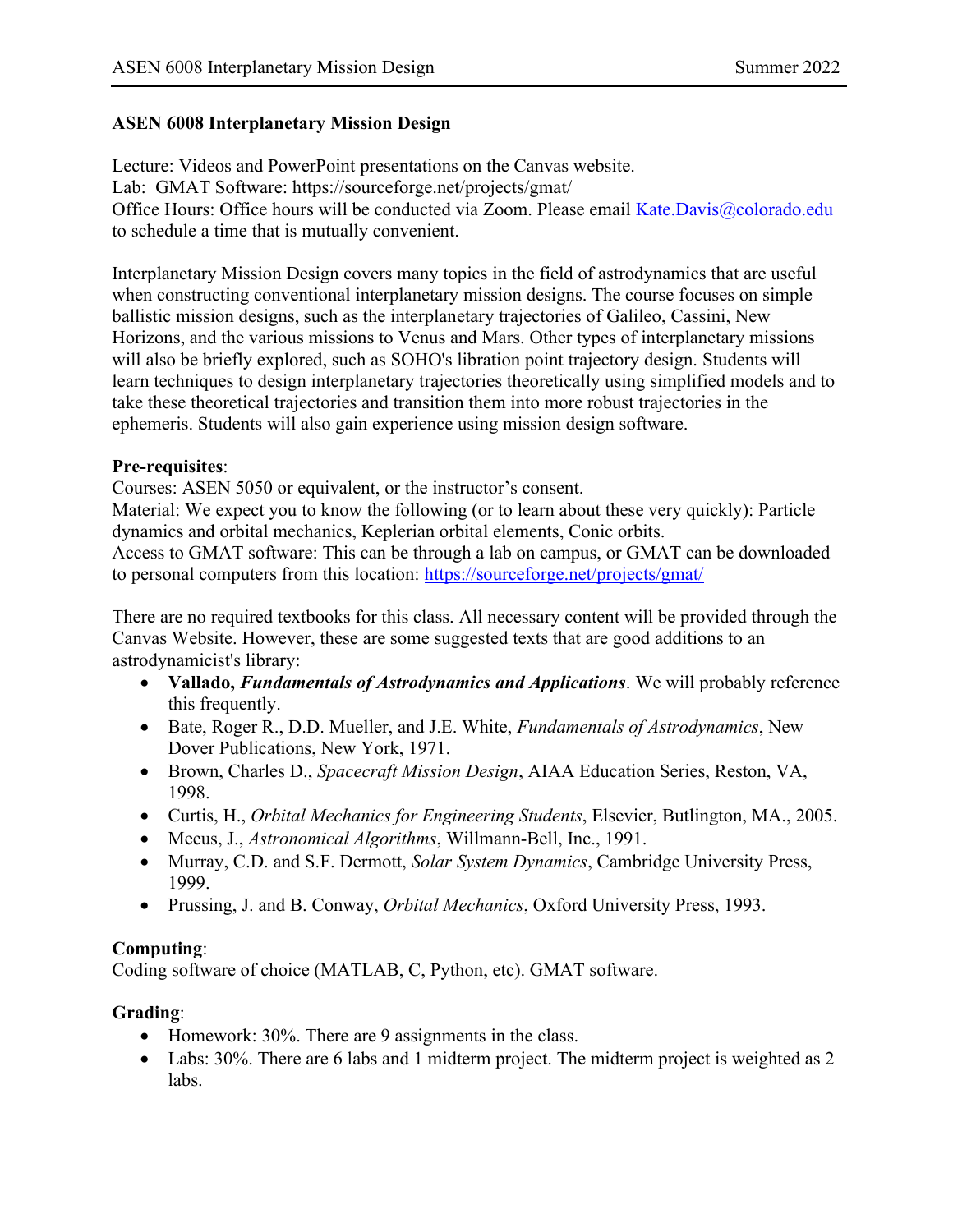- Final Project: 40%. There are several separate submissions for the final project. Due dates and point values will be clearly denoted on the assignment.
- There are no exams in this class and there are no dropped assignments. If you do not submit an assignment, it is counted as a zero.

#### **Assignment submission**

- Collaboration is permitted on assignments. However, each student must submit a **unique** assignment write-up.
- Many assignments in the class will require coding. You may use the coding language or software package of your choice. It is not necessary to include code as part of your submission. **Code may not be submitted solely as your solution.**
- Partial credit will be given based on intermediate steps and explanations provided in the assignment.
- Assignment due dates will be denoted on the Canvas/Gradescope webpages. Students are responsible to ensure that submitted documents are uploaded correctly, readable, and in the correct location. Corrupt files will not be graded.

### **Late Policy**

- 10% deduction per day.
- I'll grant exceptions for good reasons, of course! Please notify me IN ADVANCE if you will be turning something in late (Conference, illness, etc)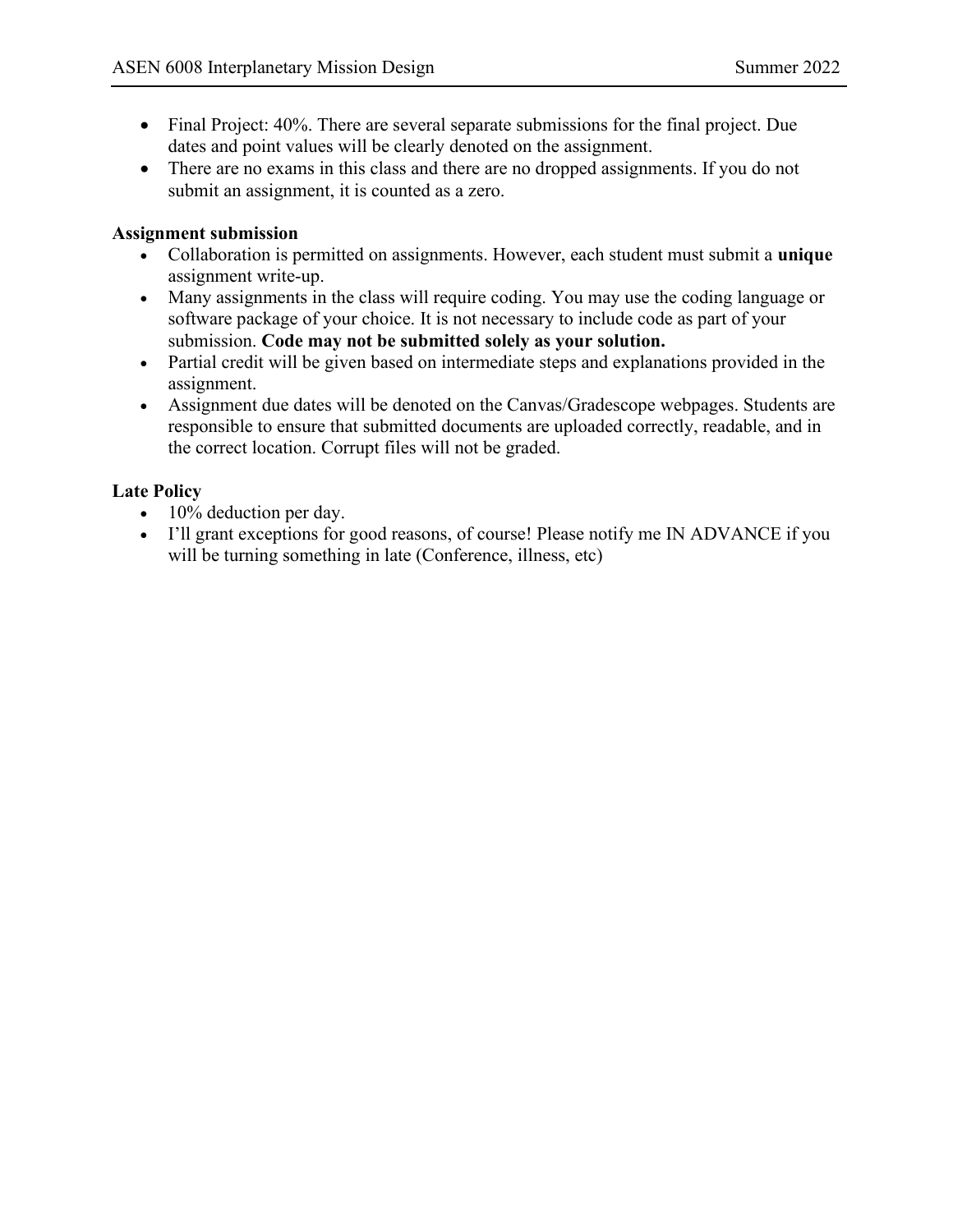# **Topics**:

- I. Review
	- a. History of Interplanetary Missions
	- b. The Two-body problem
	- c. The N-body problem
	- d. Perturbations
	- e. Patched conics
	- f. Reference frames
	- g. Sphere of Influence
	- h. Hohmann transfers
- II. Lambert's Problem
	- a. Lambert's general theorem
	- b. Type I vs Type 2 orbits
	- c. Discussion of Geometry of Lambert's problem
	- d. Universal Variables Algorithm
	- e. Revisit f and g functions
	- f. TOF equations for elliptical, parabolic, and hyperbolic transfers
	- g. Multi-Revolution solutions (Type 3, Type 4, etc)
	- h. Algorithm for multi-rev solutions
- III. Ephemeris
	- a. Meeus Coefficients
	- b. Discussion of JPL Ephemerides
- IV. Pork Chop Plots
	- a. Construction and Analysis
- V. Gravity Assists
	- a. History
	- b. Vector Diagrams
	- c. Leading vs Trailing
	- d. Geometry
	- e. Computation of parameters (periapsis radius, turn angles, etc)
- VI. B-Plane
	- a. Motivation
	- b. Geometry and axes derivation
	- c. Computing nominal B-Plane parameters
	- d. Targeting desired B-Plane parameters
	- e. Various targeting algorithms
- VII. Resonant Orbits
	- a. History (Galileo)
	- b. Motivation
	- c. Construction
- VIII. Mission Development
	- a. Using tools to construct end-to-end mission
	- b. How to develop an initial itinerary?
	- IX. Introduction to Trajectory Optimization
		- a. How to define an optimal trajectory?
		- b. Optimization Problem Setup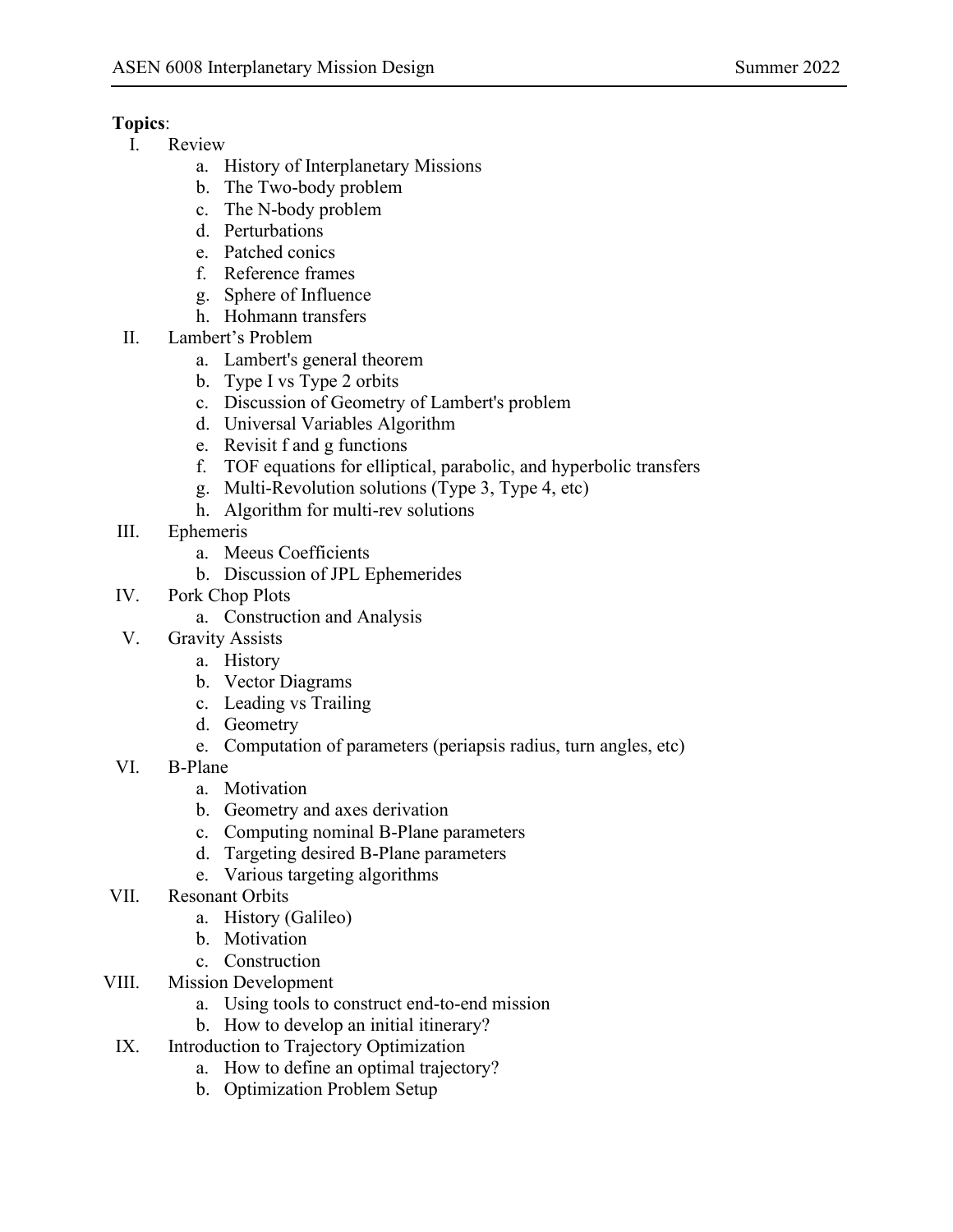- c. Performance index, constraints
- d. Defining state vector
- e. Pruning the search space
- f. Algorithms for optimization
	- i. Deterministic vs Stochastic
- g. Examples of optimization algorithms
- X. Tisserand Plots
- XI. Three Body Problem
	- a. History
	- b. Simplified forms (Restricted, Elliptical Restricted, Circular Restricted)
- XII. Circular Restricted Three Body Problem
	- a. Geometry of nondimensional, rotating frame
	- b. Derivation of Equations of Motion
	- c. Transformation from synodic to inertial frame
	- d. Libration Points
- XIII. State Transition Matrix
	- a. Motivation
	- b. Derivation for CRTBP
- XIV. Libration Point Orbits
	- a. History in Mission Design
	- b. Types of orbits (Halo, Lissajous, etc)
	- c. Construction of LPOs using Single Shooting Algorithm
	- d. Stability
- XV. Invariant Manifolds
	- a. Definition
	- b. Stable/Unstable Eigenvalues and vectors
	- c. Computing Invariant Manifolds (general discussion)
	- d. Applications to Mission design
- XVI. Differential Correction

Additional information regarding general CU classroom policies:

### **Classroom Behavior**

Both students and faculty are responsible for maintaining an appropriate learning environment in all instructional settings, whether in person, remote or online. Those who fail to adhere to such behavioral standards may be subject to discipline. Professional courtesy and sensitivity are especially important with respect to individuals and topics dealing with race, color, national origin, sex, pregnancy, age, disability, creed, religion, sexual orientation, gender identity, gender expression, veteran status, political affiliation, or political philosophy. For more information, see the policies on [classroom behavior](http://www.colorado.edu/policies/student-classroom-and-course-related-behavior) and th[e](https://www.colorado.edu/sccr/student-conduct) [Student Conduct & Conflict Resolution policies.](https://www.colorado.edu/sccr/student-conduct)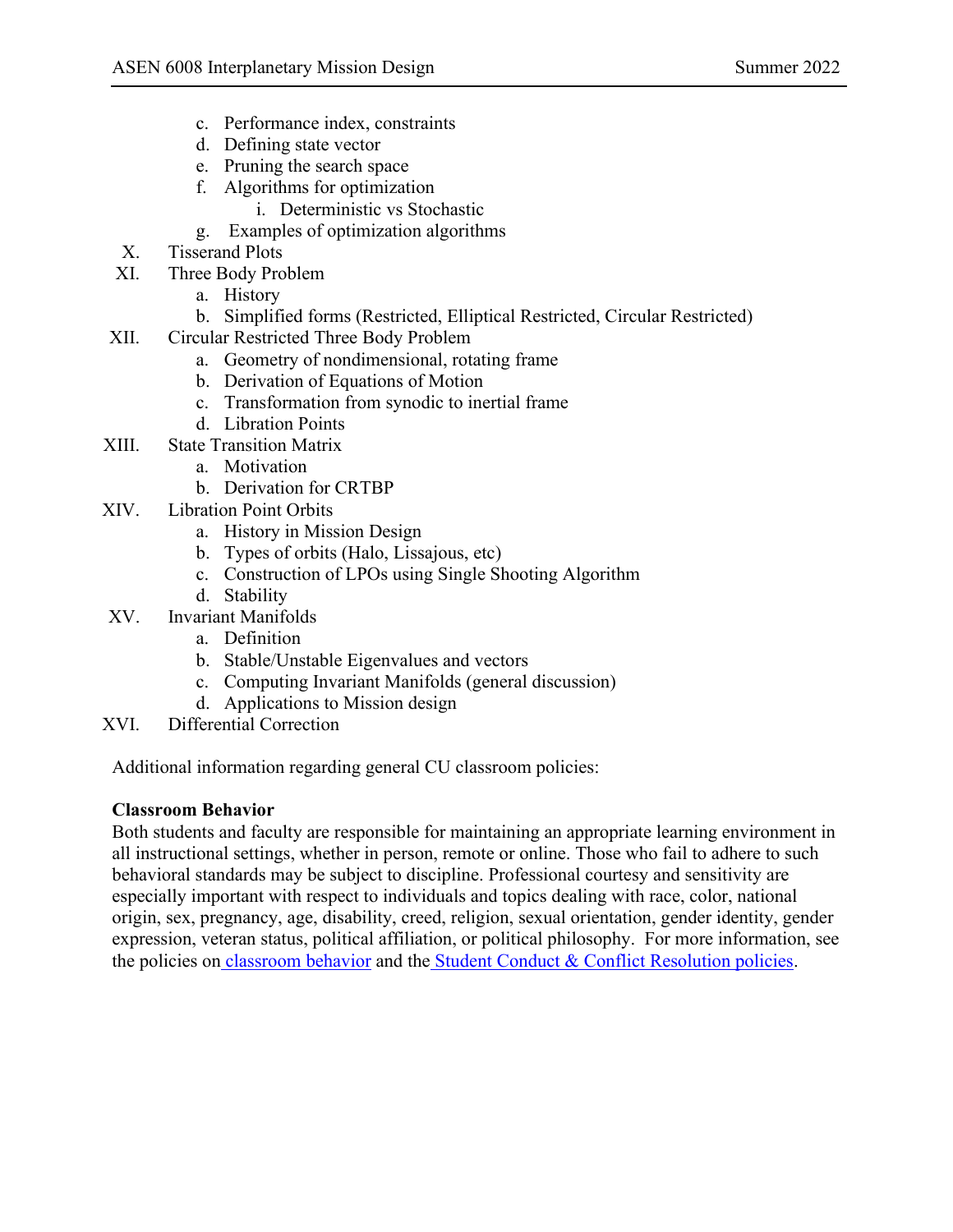### **Accommodation for Disabilities**

If you qualify for accommodations because of a disability, please submit your accommodation letter from Disability Services to your faculty member in a timely manner so that your needs can be addressed. Disability Services determines accommodations based on documented disabilities in the academic environment. Information on requesting accommodations is located on th[e](https://www.colorado.edu/disabilityservices/) [Disability Services website.](https://www.colorado.edu/disabilityservices/) Contact Disability Services at 303-492-8671 or dsinfo@colorado.edu for further assistance. If you have a temporary medical condition, se[e](http://www.colorado.edu/disabilityservices/students/temporary-medical-conditions) [Temporary Medical Conditions](http://www.colorado.edu/disabilityservices/students/temporary-medical-conditions) on the Disability Services website.

### **Preferred Student Names and Pronouns**

CU Boulder recognizes that students' legal information doesn't always align with how they identify. Students may update their preferred names and pronouns via the student portal; those preferred names and pronouns are listed on instructors' class rosters. In the absence of such updates, the name that appears on the class roster is the student's legal name.

#### **Honor Code**

All students enrolled in a University of Colorado Boulder course are responsible for knowing and adhering to the Honor Code academic integrity policy. Violations of the Honor Code may include, but are not limited to: plagiarism, cheating, fabrication, lying, bribery, threat, unauthorized access to academic materials, clicker fraud, submitting the same or similar work in more than one course without permission from all course instructors involved, and aiding academic dishonesty. All incidents of academic misconduct will be reported to the Honor Code (honor@colorado.edu; 303-492-5550). Students found responsible for violating the academic integrity policy will be subject to nonacademic sanctions from the Honor Code as well as academic sanctions from the faculty member. Additional information regarding the Honor Code academic integrity policy can be found on the [Honor Code website.](https://www.colorado.edu/osccr/honor-code)

#### **Sexual Misconduct, Discrimination, Harassment and/or Related Retaliation**

CU Boulder is committed to fostering an inclusive and welcoming learning, working, and living environment. The university will not tolerate acts of sexual misconduct (harassment, exploitation, and assault), intimate partner violence (dating or domestic violence), stalking, or protected-class discrimination or harassment by or against members of our community. Individuals who believe they have been subject to misconduct or retaliatory actions for reporting a concern should contact the Office of Institutional Equity and Compliance (OIEC) at 303-492 2127 or email cureport@colorado.edu. Information about university policies, [reporting options,](https://www.colorado.edu/oiec/reporting-resolutions/making-report) and the support resources can be found on the [OIEC website.](http://www.colorado.edu/institutionalequity/)

Please know that faculty and graduate instructors have a responsibility to inform OIEC when they are made aware of incidents of sexual misconduct, dating and domestic violence, stalking, discrimination, harassment and/or related retaliation, to ensure that individuals impacted receive information about their rights, support resources, and reporting options. To learn more about repor[t](https://www.colorado.edu/dontignoreit/)ing and support options for a variety of concerns, visit [Don't Ignore It](https://www.colorado.edu/dontignoreit/).

### **Religious Holidays**

Campus policy regarding religious observances requires that faculty make every effort to deal reasonably and fairly with all students who, because of religious obligations, have conflicts with